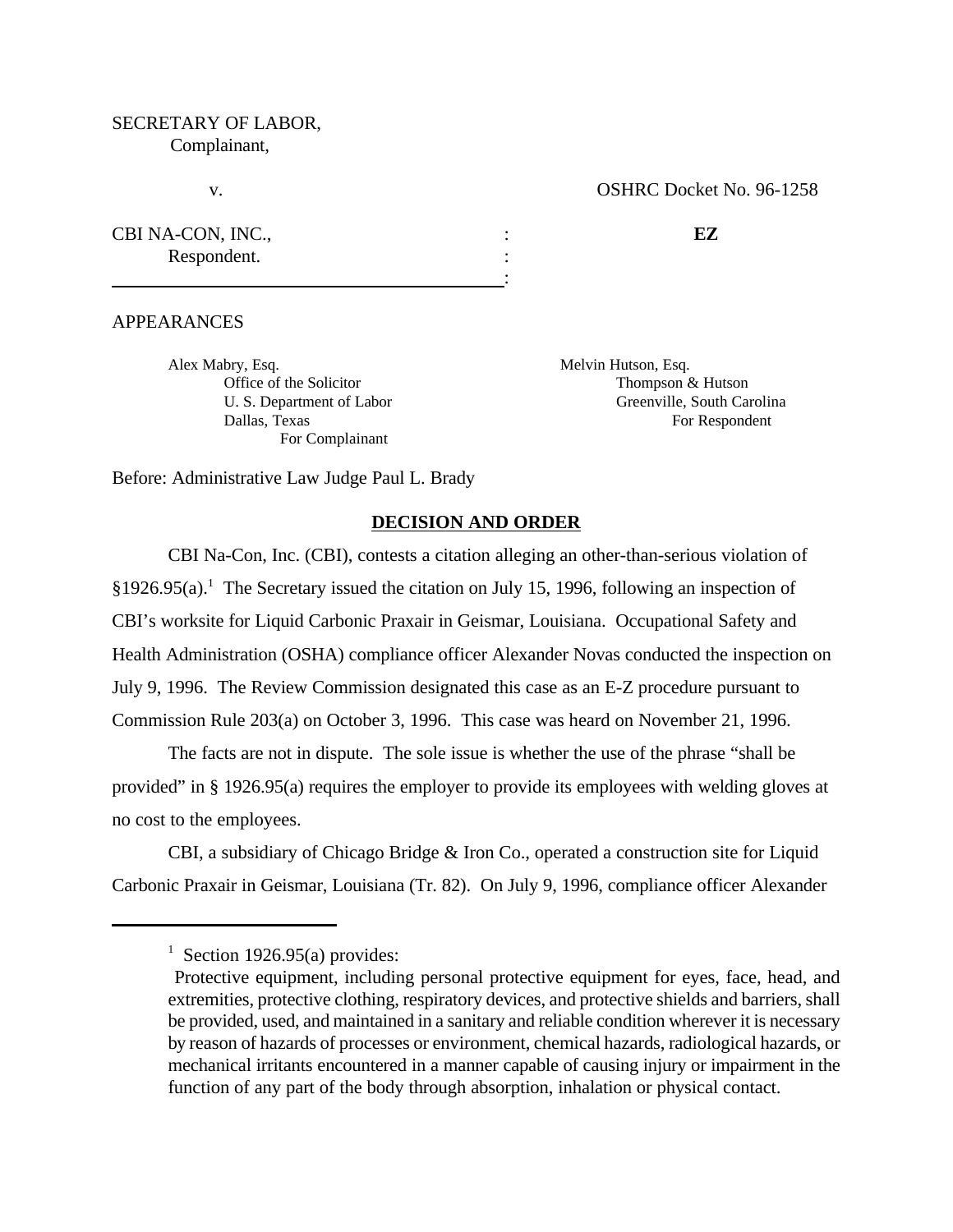Novas inspected the site in response to a complaint filed by a union official who was not an employee of CBI (Tr. 6, 21). The union was engaged in organizing activity at the time the complaint was filed (Tr. 22, 98).

At the time of the inspection, CBI employed over 50 welders at the Geismar site. CBI required them to wear welding gloves while welding (Tr. 56). Most of the welders provided their own gloves (Tr. 61, 63). CBI provided welding gloves which were available for purchase at its site. It sells the gloves at cost to any employee who wishes to purchase them (Tr. 56). CBI makes two different styles available to the employees: one at \$8.00 a pair, and another at \$13.50 a pair (Tr. 57, 63-64).

It is CBI's policy to replace a pair of gloves free of charge if the gloves are damaged in some manner other than through regular wear and tear (Tr. 62). Otherwise, the welding gloves need to be replaced every 2 to 4 weeks (Tr. 69). If an employee needs a pair of gloves and does not have the money for it, the price of the pair of gloves is deducted from his pay (Tr. 81).

At the close of the Secretary's case-in-chief, CBI moved for a directed verdict. The court held the motion in abeyance (Tr. 51-52). A motion for directed verdict in a Review Commission proceeding is treated as a motion for involuntary dismissal under Federal Rule of Civil Procedure 41(b). *P & Z Co.,* 6 BNA OSHC 1189 (No. 76-431, 1977). The Secretary presented sufficient evidence to carry his case forward. Involuntary dismissal is inappropriate in this case.

The motion is hereby denied.

The Secretary and CBI agree that the two relevant cases on the issue of whether "provide"means "provide and pay for" are *The Budd Company,* 1 BNA OSHC 1548 (Nos. 199 & 215, 1974), *aff'd* 513 F.2d 201 (3rd Cir. 1975) and *Erie Coke Corporation*, 15 BNA OSHC 1561 (No. 88-611, 1992), *aff'd* 998 F.2d 134 (3rd Cir. 1993).

In *Budd*, the Review Commission addressed the issue of cost allocation of personal protective equipment under §1910.132(a), the general industry standard. The language of §§1910.132(a), (b), and (c) is identical to that of §1910.95 the standard at issue here.<sup>2</sup>

(continued...)

 $2^2$  Sections 1910.132(a), (b), and (c) provides: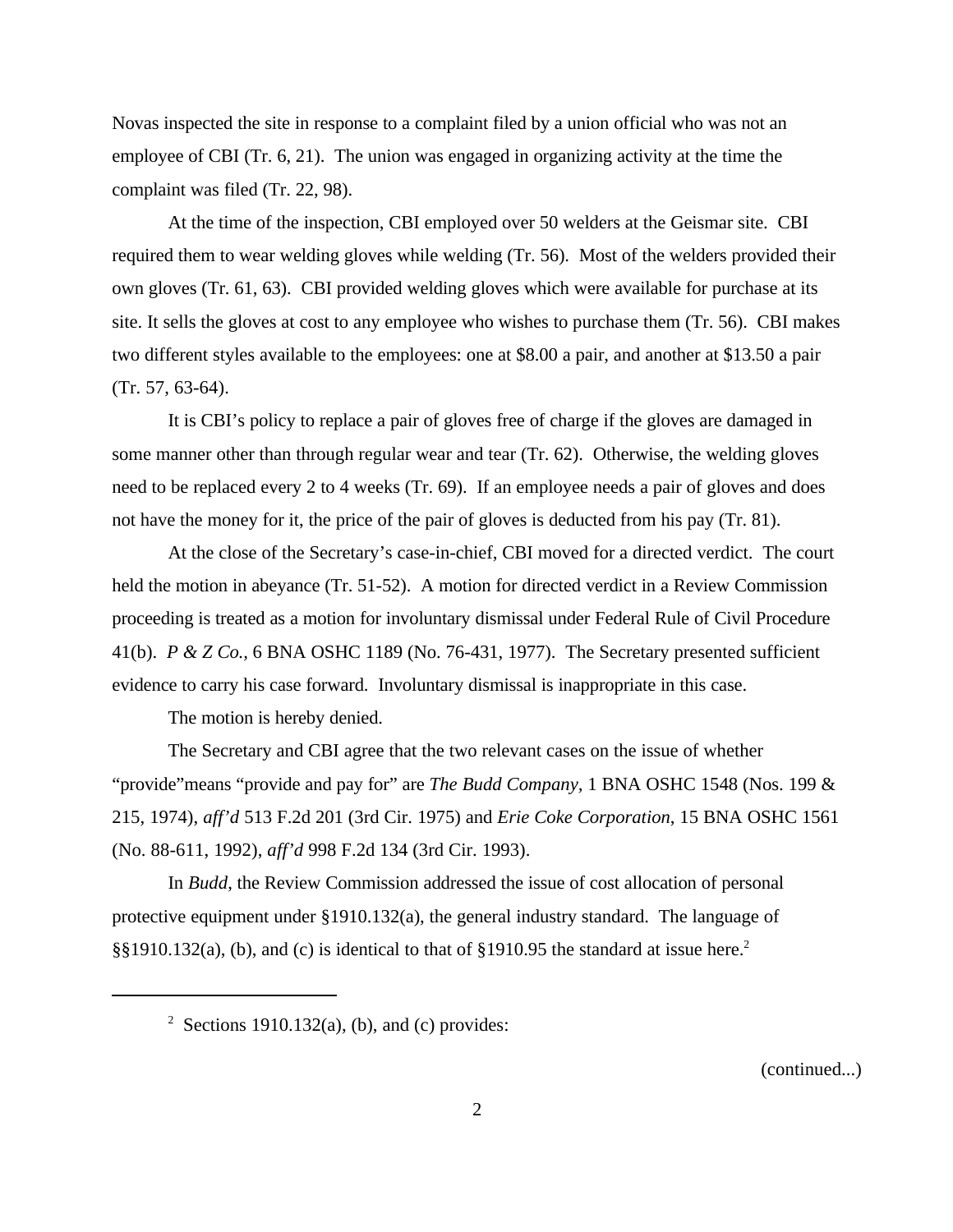The Secretary cited Budd for a violation of §1910.132(a) for failing to provide employees with protective footwear. Originally Budd contested the citation. Later, Budd moved to withdraw its notice of contest if the administrative law judge held that the company was not required to pay for the footwear. The Secretary did not contend that Budd was required to pay for the footwear, but the union representing the employees did. The judge denied Budd's motion to withdraw its notice of contest.

The Review Commission found that the judge "erred in refusing to permit Respondent to withdraw its notice of contest . . . and finding, by implication, it must pay for the equipment." *Budd*, 1 BNA OSHC at 1550. The Commission held that §1910.132(a) could not be "[r]easonably interpreted" to require employers to provide or pay for personal protective equipment because such an interpretation was inconsistent with §1910.132(b):

Subpart (b) imposes a duty on an employer to insure that employee provided equipment is adequate, is maintained properly, and is sanitary. Subpart (c) requires that all personal protective equipment be of safe design and construction. Since subpart (b) contemplates the use of employee provided equipment, it would be anomalous to read subpart (a) as requiring that the employer provide the equipment. Were we to so construe subpart (a), we would render subpart (b) meaningless or superfluous. By so doing we would act in contravention of well-settled principles of statutory construction.

*Id.* at 1549-1550.

 $2$ (...continued)

<sup>(</sup>a) Application. Protective equipment, including personal protective equipment for eyes, face, head, and extremities, protective clothing, respiratory devices, and protective shields and barriers, shall be provided, used, and maintained in a sanitary and reliable condition wherever it is necessary by reason of hazards of processes or environment, chemical hazards, radiological hazards, or mechanical irritants encountered in a manner capable of causing injury or impairment in the function of any part of the body through absorption, inhalation or physical contact.

<sup>(</sup>b) Employee-owned equipment. Where employees provide their own protective equipment, the employer shall be responsible to assure its adequacy, including proper maintenance, and sanitation of such equipment.

<sup>(</sup>c) Design. All personal protective equipment shall be of safe design and construction for the work to be performed.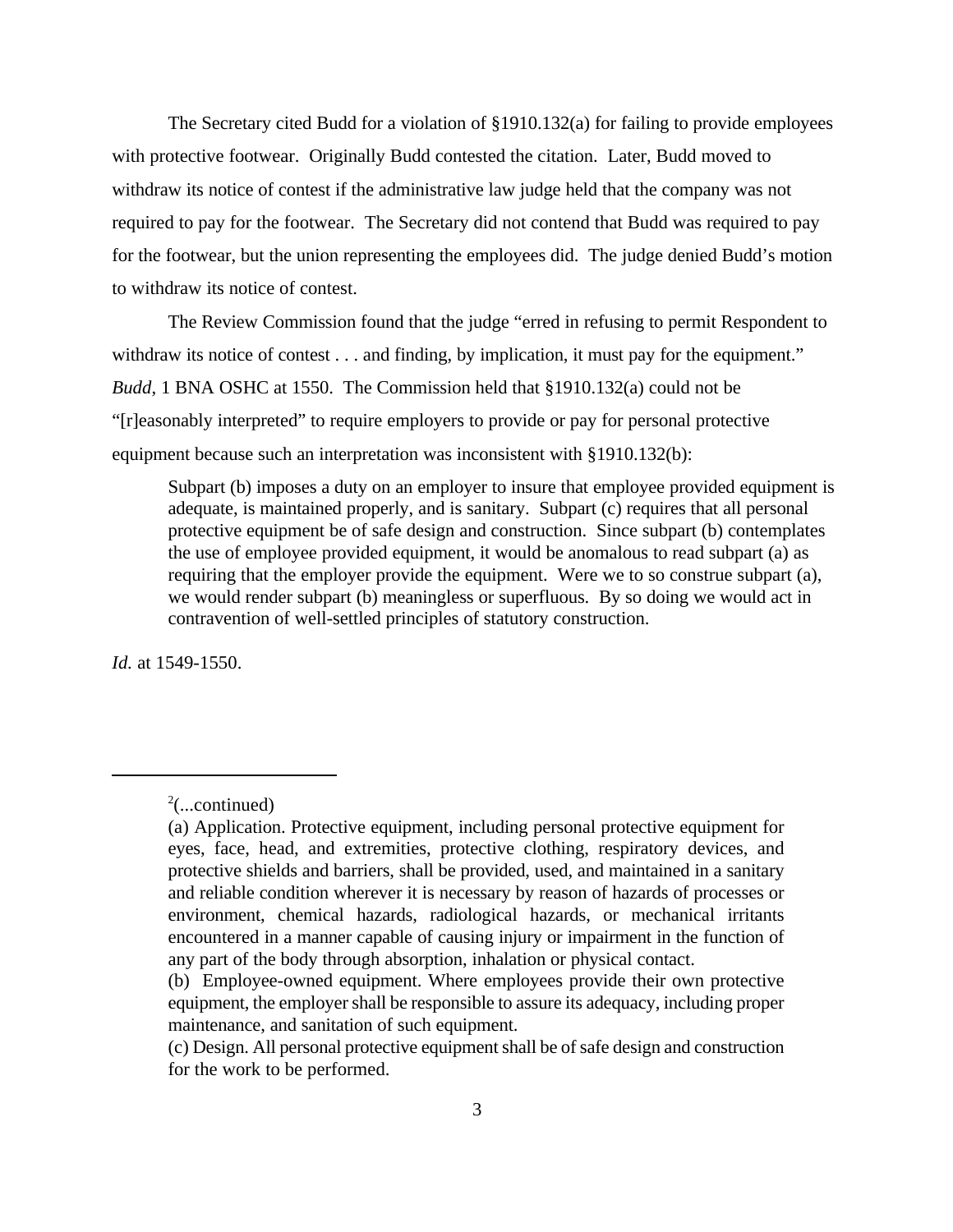Regarding the allocation of the cost of personal protective equipment, the Review Commission stated that it was "a question to be resolved between employer and employee. In our judgment, it is an appropriate subject for collective bargaining." *Id.* at 1550.

In *Erie Coke Corp.*, the Review Commission addressed the issue of whether  $§1910.1029(h)(1)(ii)$  of the coke oven emissions standard requires employers to provide and pay for flame resistant gloves. Section 1910.1029(h)(1)(ii) provides:

The employer shall provide and assure the use of appropriate protective clothing and equipment, such as but not limited to:

{ii} Flame resistant gloves[.]

. . .

In *Erie*, Erie sold flame resistant gloves at cost to its employees. The gloves prevented repeated skin contact with carcinogenic coke oven emissions and burn hazards from pieces of coke and the oven. The Secretary cited Erie because it failed to provide the gloves at no cost to the employees. The judge affirmed the citation.

The Review Commission affirmed the judge's decision after analyzing the reasonableness of the Secretary's interpretation of §1910.1029(h)(1)(ii), using the test set out in *Martin v. OSHRC (CF & I Steel Corp.),* 111 S. Ct. 1171, 1178-1180 (1991). The Commission held that the Secretary's interpretation was reasonable because the Secretary had consistently interpreted the phrase "the employer shall provide" in  $\S 1910.1029(h)(1)(ii)$  to mean "the employer shall provide and pay for." The Commission noted that in 1979 the Secretary had issued OSHA Instruction STD 1-6.4 to OSHA's field staff . The Instruction specifically instructed the staff to cite employers for failure to pay for protective clothing required by §1910.1029.

The Commission also held that the Secretary's interpretation was consistent with the legislative history of the Act, citing several statements from members of Congress which specified that the precautions required by the Act should be borne by employers.

The Commission rejected Erie's reliance on *Budd*. The Commission distinguished *Budd* on four grounds:

(1) It was not the Secretary's interpretation of the standard that was at issue in *Budd. "*[I]n *Budd* it was not the Secretary, whose interpretation is usually afforded considerable weight,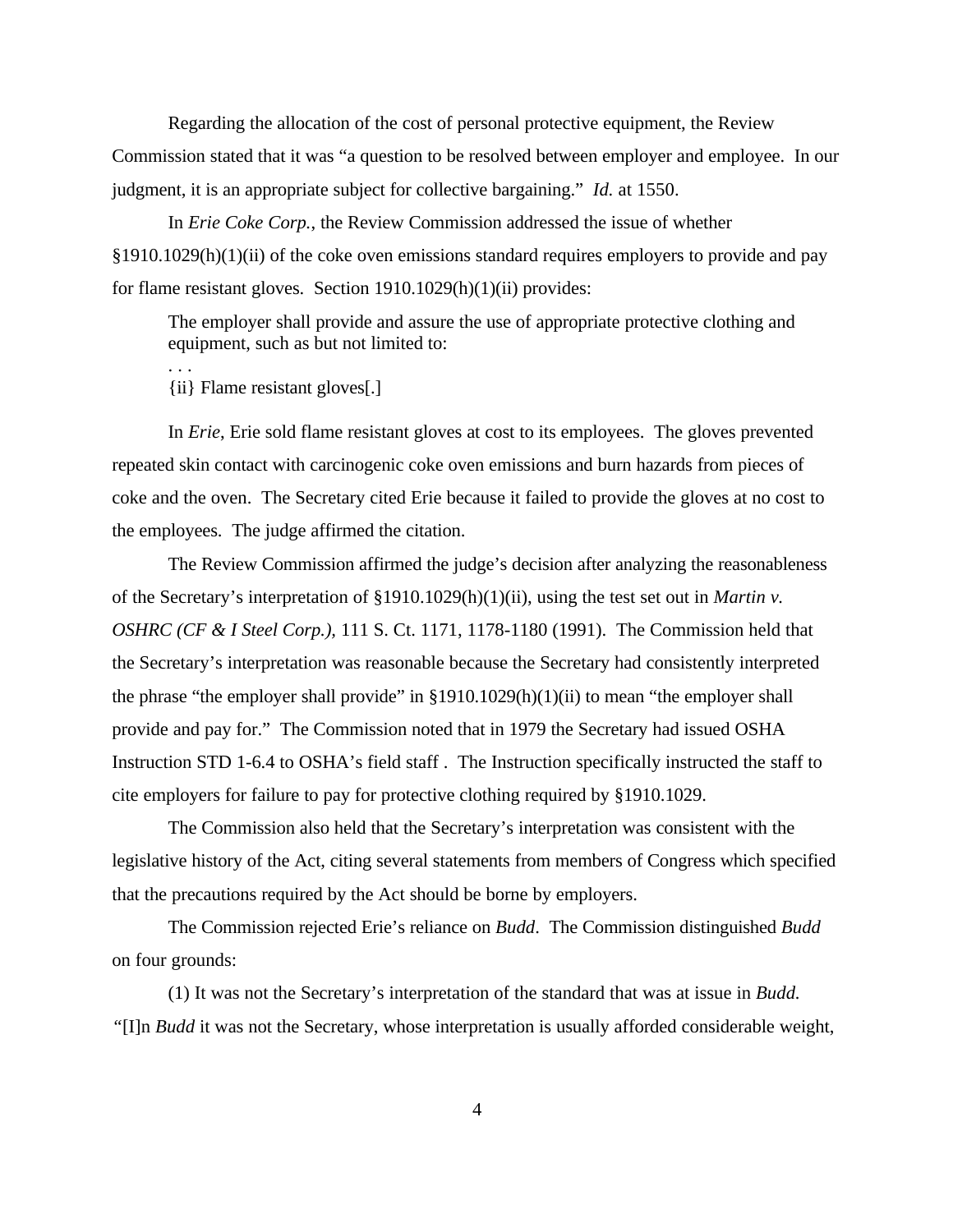but the *union* that maintained that employers are required to pay for the protective footwear." *Erie*, 15 BNA OSHC at 1566.

(2) Section 1910.132(a), the standard at issue in *Budd*, is worded in the passive voice ("shall be provided"), whereas  $\S1910.1029(h)(1)(ii)$  states that the "employer shall provide." Section 1910.132(a) "does not specify who is to do the providing, only that it be accomplished." *Id*.

(3) Section 1910.132(a) is qualified by §1910.132(b) which contemplates the use of employee-owned equipment. "There is no corresponding provision in section 1910.1029(h) involving employee-owned equipment." *Id.*

(4) The Commission found that "[t]he safety shoes themselves are also distinguishable from the gloves at issue here because they were, in the Commission's words, 'uniquely personal and may be used by the employee when he is away from the job.' 1 BNA OSHC at 1550, n. 5." *Id.* In *Erie*, the Secretary maintained that "once the gloves have been used in the workplaces" they have become contaminated and 'are no longer reasonably usable outside the workplace.'" *Id.*

The Review Commission also rejected Erie's contention that the question of who should pay for the gloves should be settled by collective bargaining. The Commission dismissed as *dicta* the language in *Budd* approving collective bargaining on the question of cost allocation of personal protective equipment. The Commission instead looked to other decisions which noted that Congress had intended to override safety provisions of collective bargaining agreements. *Id.* at 1567.

The Secretary contends that his interpretation of "provide" as meaning "provide and pay for" must be given deference under *CF & I Steel Corp.*, which holds that courts must defer to the Secretary's interpretation of his own regulations where that interpretation is reasonable. But *CF & I Steel Corp.* only comes into effect if the regulatory language at issue is ambiguous.

In determining whether the language of a standard is ambiguous, we first look to its text and structure. When the statute speaks with clarity, in all but the most extraordinary circumstances, judicial inquiry is ended. . . Only if we can make no initial determination need we refer to contemporaneous legislative histories of the standard. If the question remains unsettled, we look to the reasonableness of the interpretation of the agency that administers the challenged standard.

5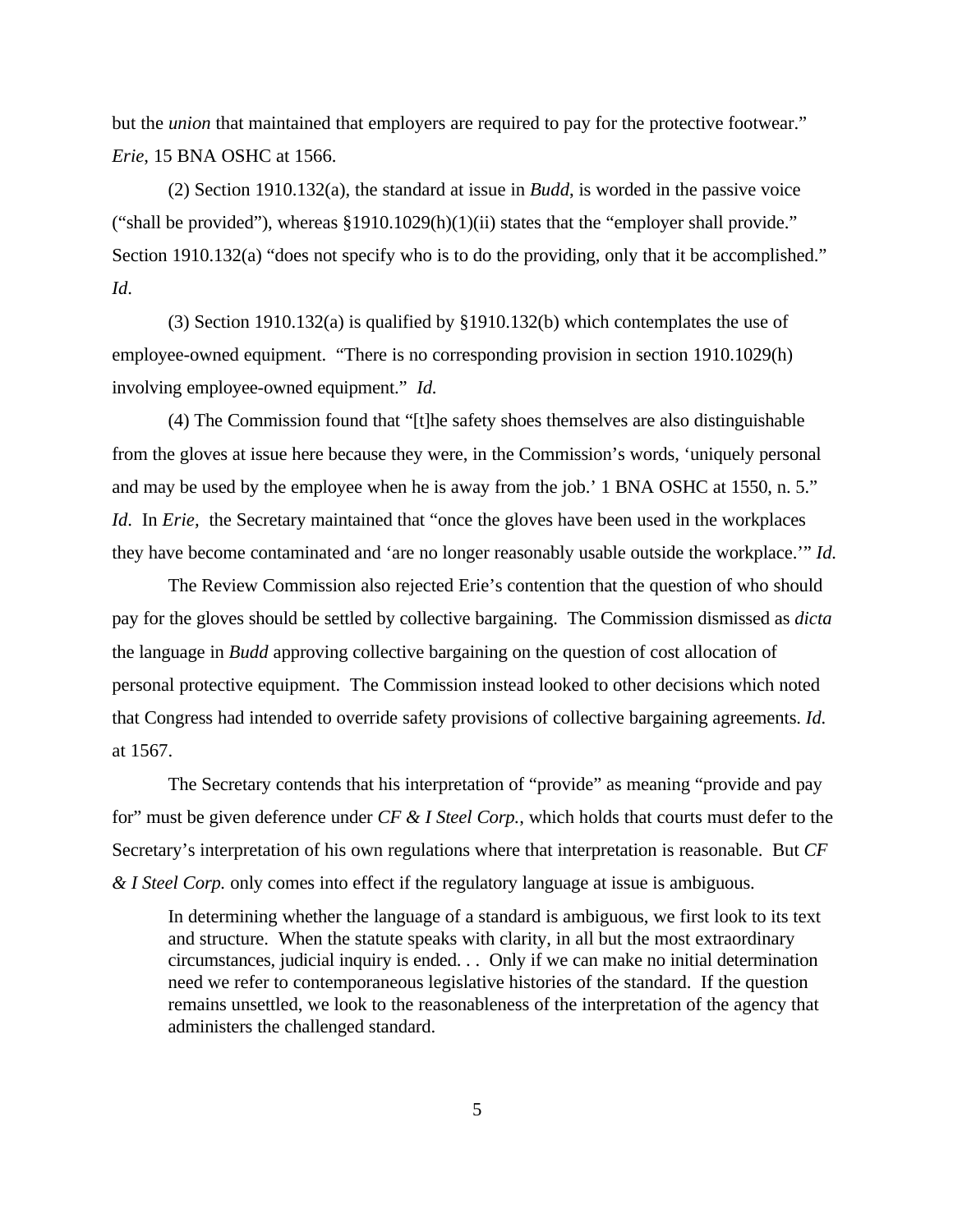*General Motors Corp., Delco Chassis Division*, 17 BNA OSHC 1217, 1218 (Nos. 91-2973, 91- 3116, 91-3117, 1995).

In the present case, the use of the phrase "shall be provided" in  $\S 1926.95(a)$  is unambiguous. As noted in the previous section, the language of §1926.95 is identical to the language of §1910.132(a), (b), and (c). The Commission in *Erie* (which the Secretary cites in support of its case) explicated the difference between the passive "shall be provided" and the active "the employer shall provide." And, the Commission noted in *Erie*, §1910.132(b) expressly addresses employee-owned equipment. Section 1926.95(b) also addresses employee-owned equipment, which undermines the Secretary's argument that §1926.95(a) requires the employer to pay for welding gloves.

Without venturing outside the Act, the meaning of the §1926.95(a) is clear. It states that personal protective equipment "shall be provided." There is nothing in the standard that indicates that the equipment is to be provided at no cost to the employees. There are a number of standards, however, that do specify that the employer provide "at no cost" personal protective equipment.<sup>3</sup> The Secretary does not explain why some standards specify "at no cost" and others do not. The Secretary is attempting to create an additional requirement not found in the standard as written. The unambiguous reading would be that the standards that specify "at no cost" require employers to pay for the personal protective equipment, and the standards that do not specify do not require employers to pay for the equipment. The Commission determined in *Erie* that the phrase "the employer shall provide" means "provide and pay for." No such precedent exists for the phrase "shall be provided." Section 1926.95(a) does not require employers to provide personal protective equipment at no cost to employees.

3

Standards requiring employers to provide personal protective equipment "at no cost" include §§1910.1001(g)(2) and (h)(1), §§1910.1018(g)(1)(ii) and (h)(2), §§1910.1025(f)(1) and (g)(1), §§1910.1027(g)(1) and (i)(1), §§1910.1028(g)(2)(i) and (h), §1910.1030(d)(3)(i), §1910.1043(f)(1),  $\S1910.1044(h)(2)(i)$ ,  $\S\S1910.1045(h)(2)(i)$  and (j),  $\S\S1910.1047(g)(2)$  and (g)(4),  $\S\S1910.1048(g)(1)$ and (h), §§1910.1050(h)(2) and (i)(1), §§1910.1051(h)(1) and (i), §1910.1450(i), §§1926.60(i)(2) and(j)(1),  $\S$ §1926.62(f)(1) and (g)(1), §1926.1101(h)(2), and §§1926.1127(g)(1) and(i)(1).